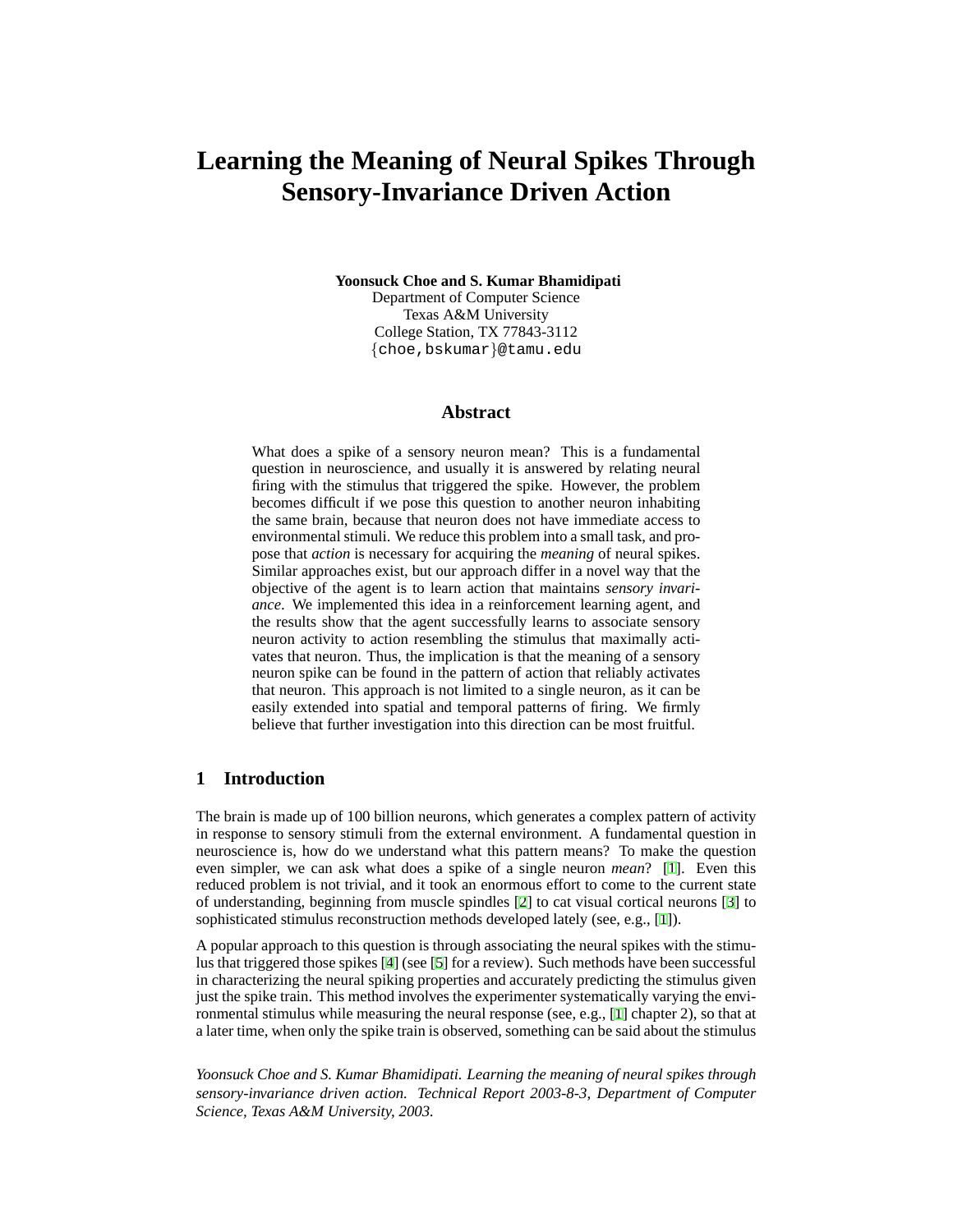property. Mathematically, this is conveniently written using the Bayes theorem [[1\]](#page-7-0):

$$
P(s|t) = \frac{P(t|s)P(s)}{P(t)},
$$

where s is the stimulus and t is the spike train. Note that the likelihood term  $P(t|s)$  requires that we have either an empirical statistics or a reasonable model of the stimulus-to-spike translation. Thus, the interpretation of the current spike train  $P(s|t)$  seems to *depend* on knowledge about the stimulus properties (from the past).

Now suppose we ask the same question "what does a single spike mean?" to *another* neuron in the brain where such spikes are received. Because this neuron does not have immediate knowledge about the environmental stimulus associated with the spike it received (as it does not have the tools of an experimenter) the neuron cannot apply the technique mentioned above. (This problem can also be seen in the context of the Bayesian theorist, i.e., not merely an observer; an issue raised by Jepson and Feldman [\[6](#page-7-5)].) For example, consider a similar situation depicted in figure [1.](#page-2-0) Inside the agent, the only available information is the sensory array activity, so if we are trapped inside this agent without access to the visual environment outside, we can never figure out what the sensor activity means.

This paper begins by realizing this as a genuine issue. Our contention is that such a dilemma can be overcome through learning how to associate sensory activity to the motor actions the brain itself generates. The importance of sensory-motor learning has been emphasized in the past by many researchers, for example, (1) sensory-motor contingency theory [\[7](#page-7-6)], (2) two-level interdependence theory [[8\]](#page-7-7), (3) ecological perception [\[9](#page-7-8)], (4) subsumption architecture in robotics [[10\]](#page-7-9), (5) learning of natural semantics [\[11](#page-7-10)], and (6) mirror neurons and imitation [\[12](#page-7-11), [13](#page-7-12)]. However, to our knowledge, the question of attaching *meaning* to a single spike has not been addressed, nor has a principled objective for learning been proposed in this particular context.

Below, we first define the problem in terms of the agent we introduced in figure [1](#page-2-0), and propose a learning algorithm based on *sensory-invariance driven* motor action. The basic idea is that the agent has knowledge about its own movements, and the movements that it generates that reliably activate a particular sensor in the sensor array constitute the meaning of that sensor's spike. The acquired meaning for each sensor and the resulting behavioral patterns are presented next, followed by discussion and conclusion.

# **2 Meaning of Spikes in a Sensory-Motor Agent**

To better illustrate our point, let us consider a small, concrete example as shown in figure [1,](#page-2-0) a simple sensory-motor agent. The agent has a limited visual field, and the incoming visual signal is transformed via the oriented filters (mimicking primary visual cortical neurons) into a spike pattern in the *sensory array*. Let us further assume that the agent does not have any knowledge (e.g., about the receptive field structure) of its oriented filters. The task of the agent then is to attach meaning to its own sensory array activity pattern, i.e., to come to the understanding that each sensor represents a certain oriented visual input.

Imagine we are inside this agent, isolated from the world outside the box, sitting near the big "?" sign. It is questionable then whether we can ever be able to associate an orientated visual input stimulus with the spikes generated in the sensor array because we cannot peek outside, and we do not know the particular mechanism of the filters. The spike, in principle, could have been generated from any sensory modality, e.g., auditory or tactile input.

The only way we can see this issue resolved is through action, that is, the movement generated by the agent. This point is not entirely obvious at first, so let us elaborate a little bit what we mean. As shown in figure [1](#page-2-0), we included the capability of action in the agent. The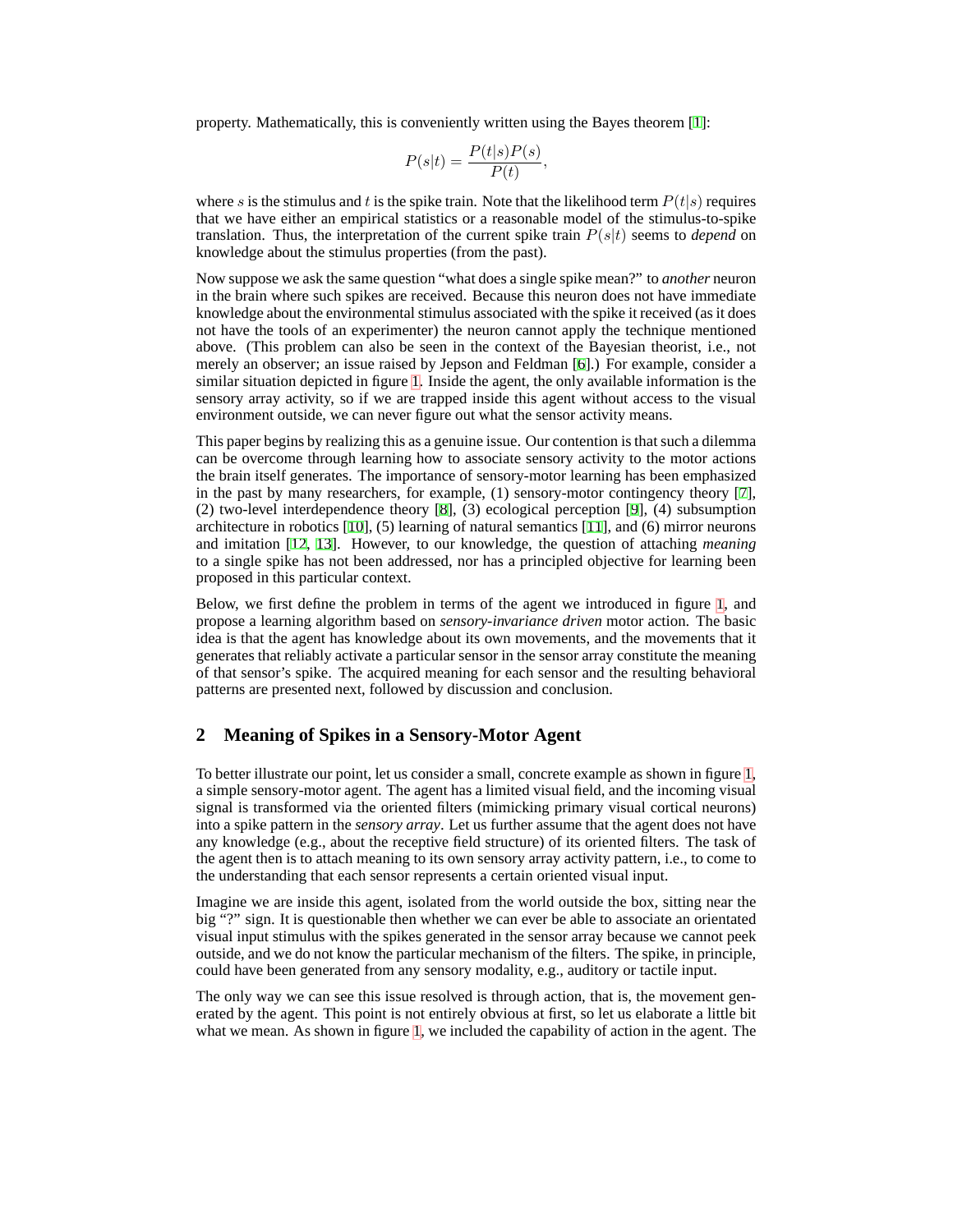

<span id="page-2-0"></span>Figure 1: **A Sensory-Motor Agent.** An illustration of a simple sensory-motor agent is shown. The agent has a limited visual field where the input from the environment is projected. A set of orientation-tuned neurons receive that input and generate a pattern of activity in the sensory array (black marks active). In the situation here, the 45◦ sensor is turned on by the input. Based on the sensory array pattern, after some processing (signified by "**?**"), the x and y values of the motor vector is set, resulting in the movement of the visual field and a new input is projected to the agent.

agent is able to gaze at different parts of the scene by moving around its visual field. The  $x$ and y variables correspond to the movement of the visual field in the x and the y direction, respectively. Thus, these two variables are like motor commands. We, sitting on that "?" sign, can generate different combinations of  $(x, y)$  values and observe the changing pattern in the sensory array. By relating the sensor activity and the motor command that was just generated, *certain aspects* of the sensor property can be recovered. We believe this is generally agreeable, but it is too general. It begs the question of *what* is that "certain aspects" of the sensory property and *how* can they be learned?

A crucial insight that occurred to us at this point was that certain kinds of action tend to keep the sensory activity pattern to remain unchanged (i.e., *invariant*) during vigorous movement, and this action exactly reflects the property of the sensory stimulus. For exam-ple, consider the state of the agent as shown in figure [1](#page-2-0), where a 45° input is presented, and the corresponding sensor is activated in the agent. Now imagine we move the visual field according to the motor vectors  $(1, 1), (1, 1), ..., (1, 1), (-1, -1), (-1, -1), ..., (-1, -1),$ which corresponds to a back-and-forth movement along the 45° diagonal (i.e., aligned on the input). Such an action will keep only the  $45^\circ$  sensor turned on during the motor act, i.e., the sensory array stays invariant. We can see that this motion, generated while trying to keep the sensor array unchanged, has led the agent to perform an act which reflects the stimulus. Thus, we are led to conclude that associating this kind of sensory-invariance driven action with spikes can potentially serve as a *meaning* for each sensory neuron.

To test this insight that ascribing meaning to sensory neuron activity is possible through learning the sensory-motor association based on sensory-invariance, we implemented a learning agent following the description in figure [1.](#page-2-0) The following sections describe the learning rule of the agent, followed by the results.

# **3 Learning of Sensory-Invariance Driven Action**

Consider the agent described above (figure [1](#page-2-0)). We define a simple learning rule based on our idea of sensory-invariance driven action. The agent has the current state of its sensors  $S$  (the sensory array), and a set of actions  $D$  (possible combinations of the motor vector) that it can perform. For simplicity, we limit the sensor state set  $S$  to four different values

<span id="page-2-1"></span>
$$
S \equiv \{0^{\circ}, 45^{\circ}, 90^{\circ}, 135^{\circ}\},\tag{1}
$$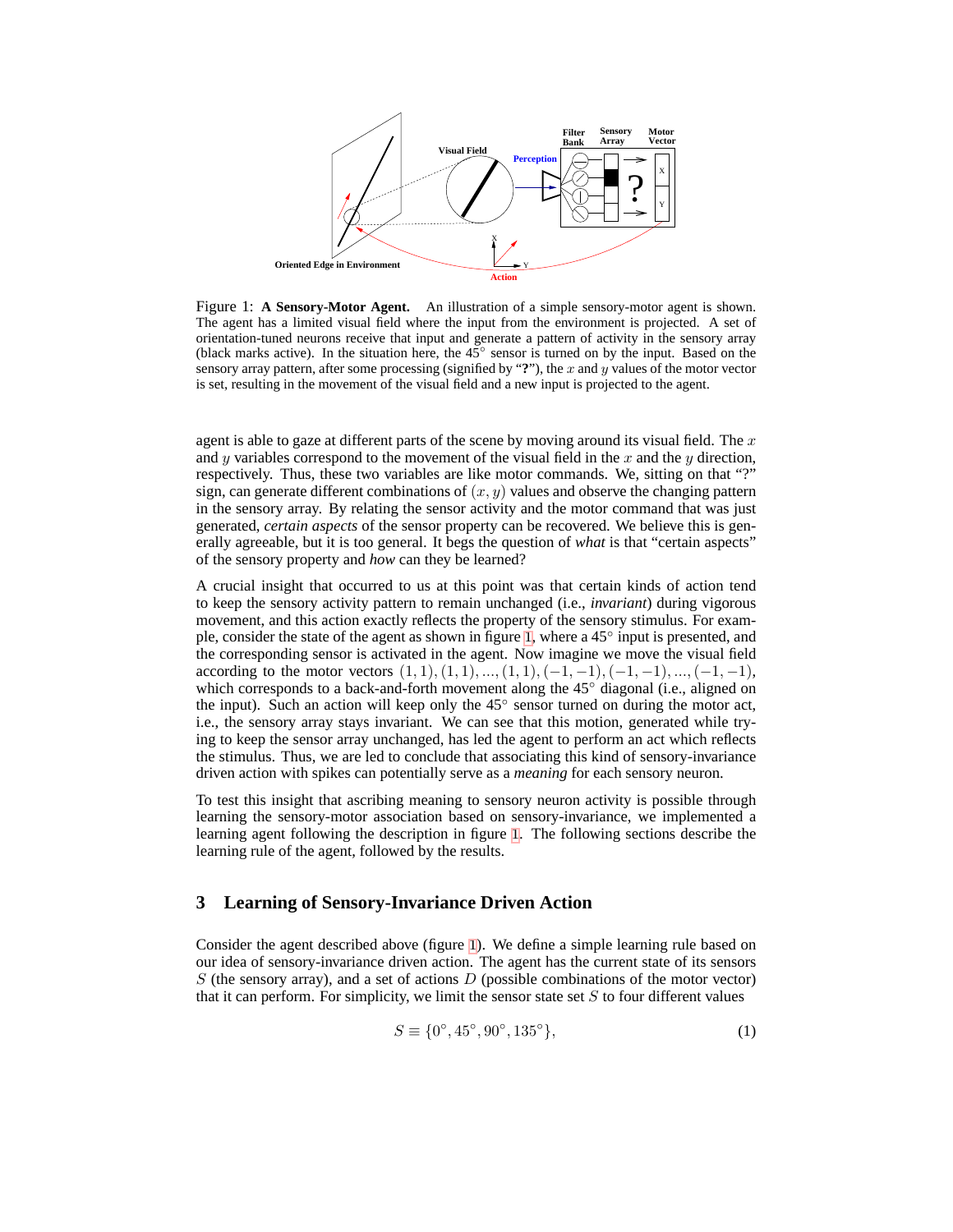which correspond to the four different orientation preference (note that  $0^{\circ}$  is the same as  $180^\circ$  etc.) of the sensors, and the action set D to eight different categories

<span id="page-3-2"></span>
$$
D \equiv \{0^{\circ}, 45^{\circ}, 90^{\circ}, 135^{\circ}, 180^{\circ}, 225^{\circ}, 270^{\circ}, 315^{\circ}\},\tag{2}
$$

which are the possible *directions* of motion of the visual field with a limited distance of movement. Thus, the above corresponds to  $(1, 0), (1, 1), (0, 1), (-1, 1), \ldots$  in terms of the motor vectors we mentioned earlier (the motion in x and y were either 0 or 1).

The learning task of the agent can then be treated as a standard reinforcement learning problem with a Markov assumption (see, e.g., [[14\]](#page-7-13)). The goal of the agent is to select an action from the action set D that maintains the sensory array activity *invariant*. Thus, the reward is simply the degree of sensory-invariance in successive stages of action. More formally, the agent has to learn a policy function  $\pi$ ,

$$
\pi: S \to D,\tag{3}
$$

at step t which selects a direction of motion  $d_t \in D$  based on the previous state  $s_t \in S$ so that the resulting reward  $r_t$  is *maximized*. The execution of the policy at each state  $s_t$ results in reward:

$$
r_t = r(s_t, d_t),\tag{4}
$$

based on the reward function  $r(s, d)$  for  $s \in S, d \in D$ , and this function is updated as follows:

<span id="page-3-1"></span>
$$
r_{t+1}(s,d) = \begin{cases} r_t(s,d) + \alpha * f_t & \text{if } s_t = s_{t-1}, \\ r_t(s,d) - \alpha * f_t & \text{if } s_t \neq s_{t-1}, \end{cases}
$$
(5)

where  $r_{t+1}$  is the reward at step  $t + 1$ ;  $\alpha (= 0.01)$  is a fixed learning rate; and  $f_t$  is the number of action steps taken by the agent up till  $t$  which resulted in either (1) continuously maintaining the sensory array to be invariant or (2) the opposite (i.e., changing all the time). Thus, if  $s_t = s_{t-1}$  was true for the past  $n (= a \text{ large number})$  consecutive steps, then  $f_t = n$ , and this will increase the reward associated with  $(s, d)$ . On the other hand, n consecutive failures of maintaining sensory invariance will also lead to a high  $f_t$  value, but this time the reward for  $(s, d)$  will decrease. The reward function is simple but even such a simple rule is sufficient for the agent to learn sensory-motor associations.

In the following, we will present the learned policy  $\pi$  and the behavior of the agent which mimics the input stimulus.

#### **4 Experiments and Results**



<span id="page-3-0"></span>Figure 2: **Inputs Used for Training and Testing.** The agent was trained and tested on 51  $\times$ 51 bitmap images each containing a 3-pixel wide oriented edge. Four inputs with four different orientations are used for the experiments (from the left:  $0^\circ$ ,  $45^\circ$ ,  $90^\circ$ , and  $135^\circ$ ).

In the learning process the agent interacted continuously with the visual environment in a series of episodes. During each episode, the agent was presented with a  $51 \times 51$  bitmap image containing an oriented edge (figure [2\)](#page-3-0). The visual field of the agent was  $9 \times 9$  which can slide across the image. The visual field input was directly compared to each of the four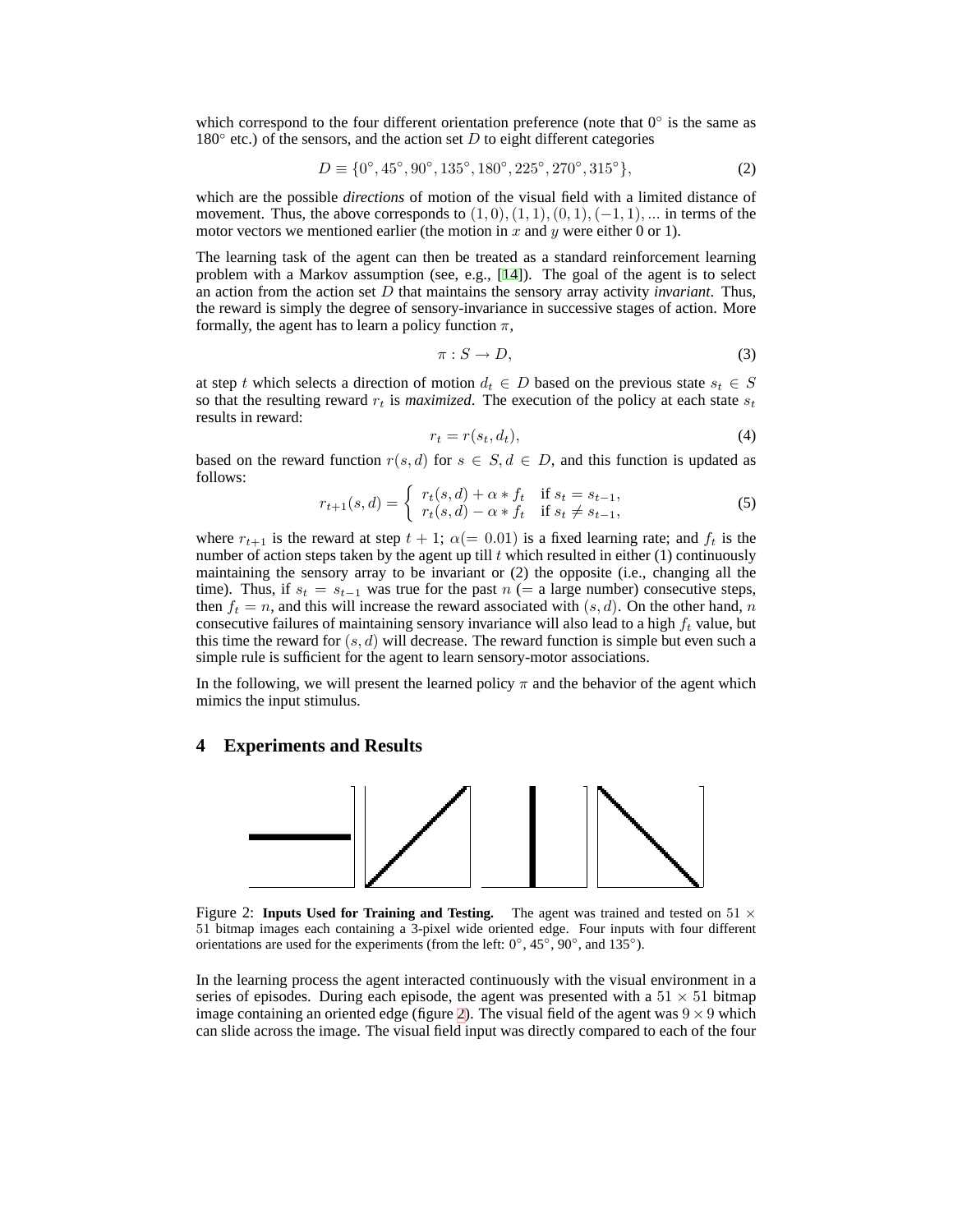

<span id="page-4-0"></span>Figure 3: **Reward Vector of Each Sensory State.** The reward values of the four possible sensory states (0°, 45°, 90°, and 135°) are shown in polar coordinates. The top row from (a) to (d) are before training, and the bottom row from  $(e)$  to  $(h)$  are reward values after training. In each plot, for each point  $(\theta, \delta)$ , the angle  $\theta$  represents the direction  $d \in D$  of the visual field movement (there are 8 possible directions), and the distance  $\delta$  from the origin represents the associated reward value given the current sensory state (shown below each plot). The reward values were between 0 and 1. Initially, the rewards are randomly assigned for each direction of motion for each sensory state. After the agent is trained, the reward values become maximal for the movement along the orientations that correspond to the input that trigerred that sensory state.

sensory filters (also  $9 \times 9$  in size) and the sensory state s was set to a value  $\theta$  when there was an exact match with one of the four orientations  $\theta \in S$  (see equation [1\)](#page-2-1).

The agent was trained to learn the policy  $\pi : S \to D$  using equation [5](#page-3-1) by going through the four different inputs. Since the size of the state and the action sets were  $|S| = 4$  and  $|D| = 8$ , the policy  $\pi$  and the associated rewards can be enumerated in a  $4 \times 8$  table. At each step, the next direction of motion  $d \in D$  (see equation [2\)](#page-3-2) was determined based on the expected reward values stored in such a reward table of the agent. The reward table was initialized to hold uniformly distributed random numbers between 0 and 1. Note that the reward was limited to the range  $0 \leq r_t \leq 1$ . Figure  $3a-d$  shows the initial reward values where each plot corresponds to a state  $s \in S$ , and each polar plot shows the reward r (distance from origin) for each action  $d \in D$  (angle) for the given state s.

The training was carried out until the agent was able to learn to maximize the reward by consistently meeting the sensory-invariance criterion. The training usually lasted for up to 500 steps for each input. The reward table after training is visualized in figure  $3e-h$ . The results clearly show that the agent learned to associate motion  $d$  which reflects (or mimics) the actual orientation of the environmental input to the current sensory state  $s$  triggered by that input. For example, in figure  $3f$ , the maximum reward values associated with the sensory state  $s = 45^\circ$  are  $d = 45^\circ$  and  $d = 225^\circ$ , indicating a preference for a back-andforth movement along the 45◦ axis which exactly mimics the visual input. The same is true for all other states (figure [3](#page-4-0)e, q, and  $h$ ).

One thing to note from the actual numerical reward values (not shown) is that there is a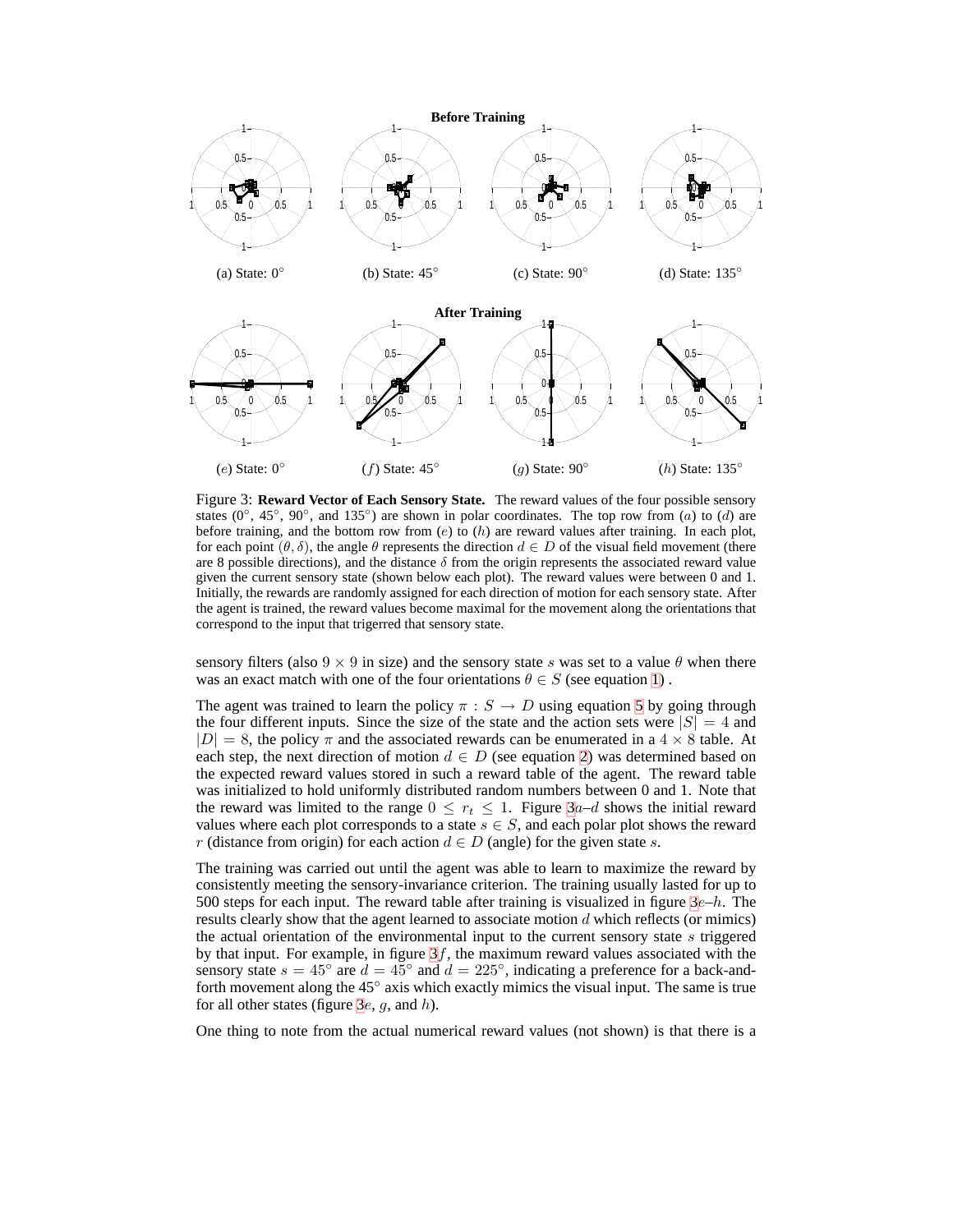

<span id="page-5-0"></span>Figure 4: **Behavior of the Agent after Training.** Each plot shows a snapshot of 30 steps of movement of the agent's visual field in the  $51 \times 51$  scene (only every 6 steps are shown). The triangles indicate the location of the visual field in the scene and their grayscale values represent the simulation step (black is the most recent step). The light gray lines in the background show the oriented input edges. Two simulation runs are shown here: (a) to (c) are for  $0^\circ$  input and (d) to (f) are for 135°. The trained agent successfully generates motion sequence to trace the input in both runs based on its sensor state and policy  $\pi$ . For example, in (b) the agent starts in the center and moves right, and bounces back when it reaches the end of the input (c).

slight difference  $(\leq 0.01)$  between reward values for the two opposite directions separated by 180 $\degree$  (e.g.,  $d = 45\degree$  and  $d = 225\degree$ ). The minor difference helps the agent to have an initial bias in the selection of the first movement, and to maintain a momentum to continuously follow along an orientation instead of rapidly oscillating between two opposite directions. Note that this desirable effect was not explicitly built in by us, but rather, emerged from the sensory-invariance driven learning rule.

In order to verify if our analysis of the reward table is accurate, the trained agent was tested with fixed oriented inputs and the resulting motor behavior was observed. Figure [4](#page-5-0) shows the action sequence generated by the agent for two different inputs with orientations  $0^\circ$ and 135°. The plots show the movement of the visual field of the agent in response to the given input. The results show that the action of the agent based on the learned reward table exactly reflects our analysis above: The agent, upon activation of a single orientation sensor, performs a movement mimicking the external input that triggered that sensor, thus assigning (in our interpretation) a *meaning* to the sensory neuron's spike in terms of its own action.

# **5 Discussion and Future Work**

The main contribution of our work is the realization that a sensory-motor agent can find the meaning of its neural spikes within its own actions, and that the objective of maintaining sensory-invariance plays a key role in allowing the agent to autonomously discover this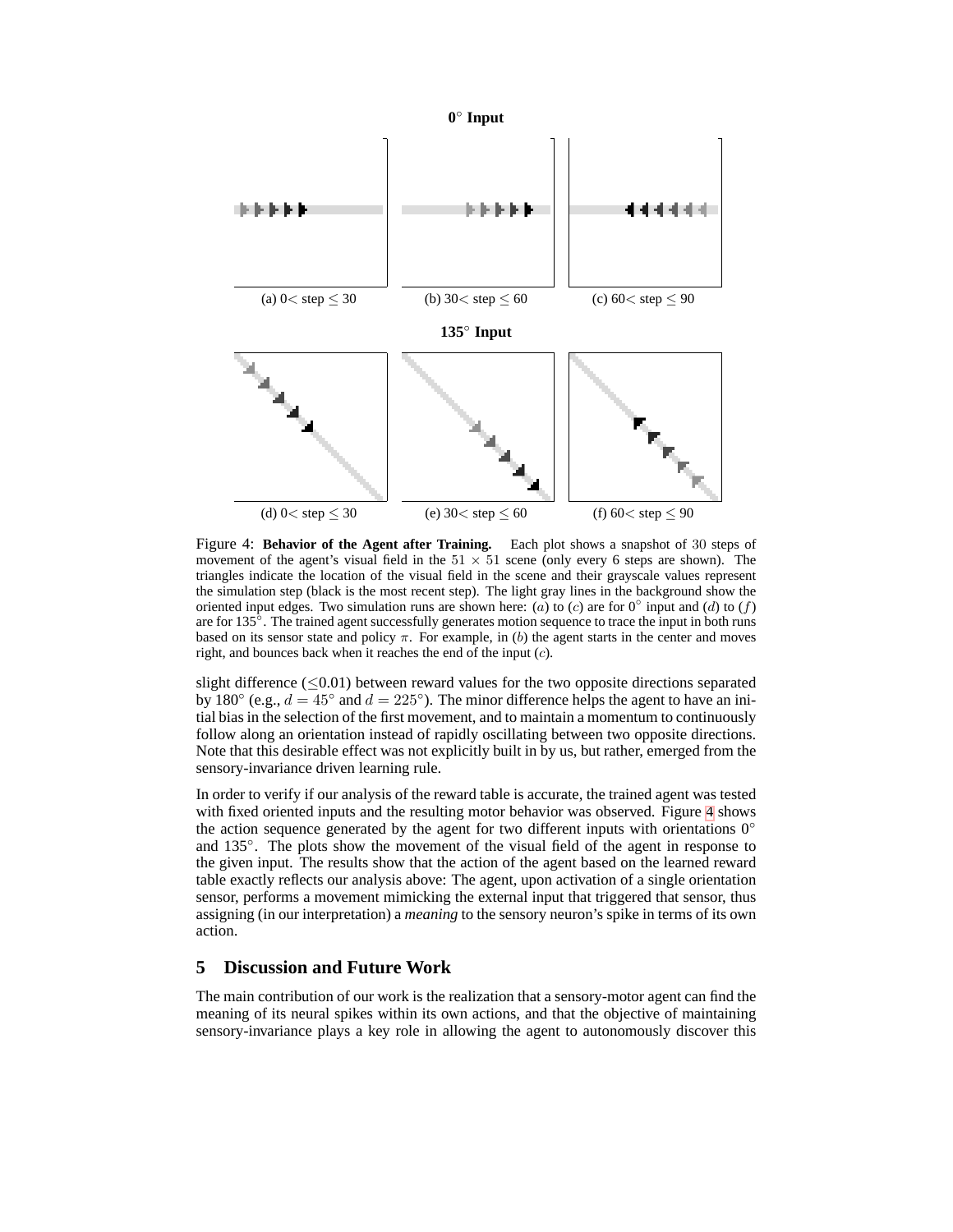#### semantic link.

An important message implicit in our work is that invariance can be seen from a totally different perspective. Usually, invariance is seen as something that needs to be detected by the perceptual system (e.g., invariant feature detection in vision). However, our approach differs in that invariance is seeked after in the neural activity pattern and it is *enforced* through a well-choreographed action. We speculate that there may be a link between this kind of action-based neural invariance and invariant sensory features in the conventional sense. For example, an approaching object will expand as time flows (turning on a certain neuron), and the same kind of effect can be achieved through a forward motion (again turning on the same neuron). Thus, the meaning of that neuron firing can be understood in terms of the action that would turn on that neuron reliably (cf. Gibson's work on ecological perception [[9\]](#page-7-8)). Thus, even without action, when that neuron turns on (i.e., object is approaching), the brain can infer that it is analogous to moving forward towards the object.

Bell [\[15](#page-7-14)] posed an interesting question regarding the perception-action cycle. To quote, "What quantity should a perception-action cycle system maximize, as a feed-forward channel might maximize its capacity?", which is relevant in our context. This is an important question, and we believe our reward criterion of *maximizing sensory invariance* can serve as a potential answer. As we have seen, such a criterion can be used to internally learn the meaning of sensory neuron firing which may be a very important function for a "perceptionaction cycle system" to possess.

One criticism we anticipate is that if the agent had a rich array of sensors, such as a 2D matrix of RGB pixels, then the properties of the visual environment can be easily recovered within the agent through unsupervised learning even without direct access to the outside world. However, this does not help solve the problem, because this rich information is only available at the very first stage of sensory processing. The next stage, and the stage following that, etc. only receive a more and more *encoded* version from the previous stage, just like the sensory array in our agent which receives only encoded spikes from the orientationtuned filters. Thus, the same difficulty can remain.

A limitation of our account is that our model implicitly assumes that the agent has direct knowledge about its own movement, upon which the meaning of the sensors are grounded. We are not sure how this issue can be resolved, but the work by Philipona et al. [[16\]](#page-7-15) points into a direction where a possible resolution can be found. They showed that without any knowledge of the external world, physical properties of the environment can be learned through sensory-motor learning. This involves the understanding of its own actions, and here we hope to find a solution to our dilemma.

Can our approach be extended into other sensory modalities such as audition, somatic sense, olfaction, etc.? Our approach is general enough to be easily extended into certain modalities such as somatic sense, but it cannot work very well in domains where there is not much correlation between action and the perceived sensory state, e.g., olfaction.

The model presented here is decidedly simple to convey the essence of the problem, and as such, it can be extended in several directions. We would like to note that sensory invariance does not always have to be defined on a single neuron's activity. Any kind of pattern, be that spatial or temporal, can be attempted to be maintained invariant while performing an action. Thus, meaning based on action can also be ascribed to a repeating pattern of activity, not just to a single spike. We believe investigating in this direction will be most fruitful, and in fact we are currently steering our effort into this direction.

# **6 Conclusion**

From the realization that neural decoding methods requiring direct knowledge of the stimulus pose a problem when viewed from within the brain, we derived a novel solution to